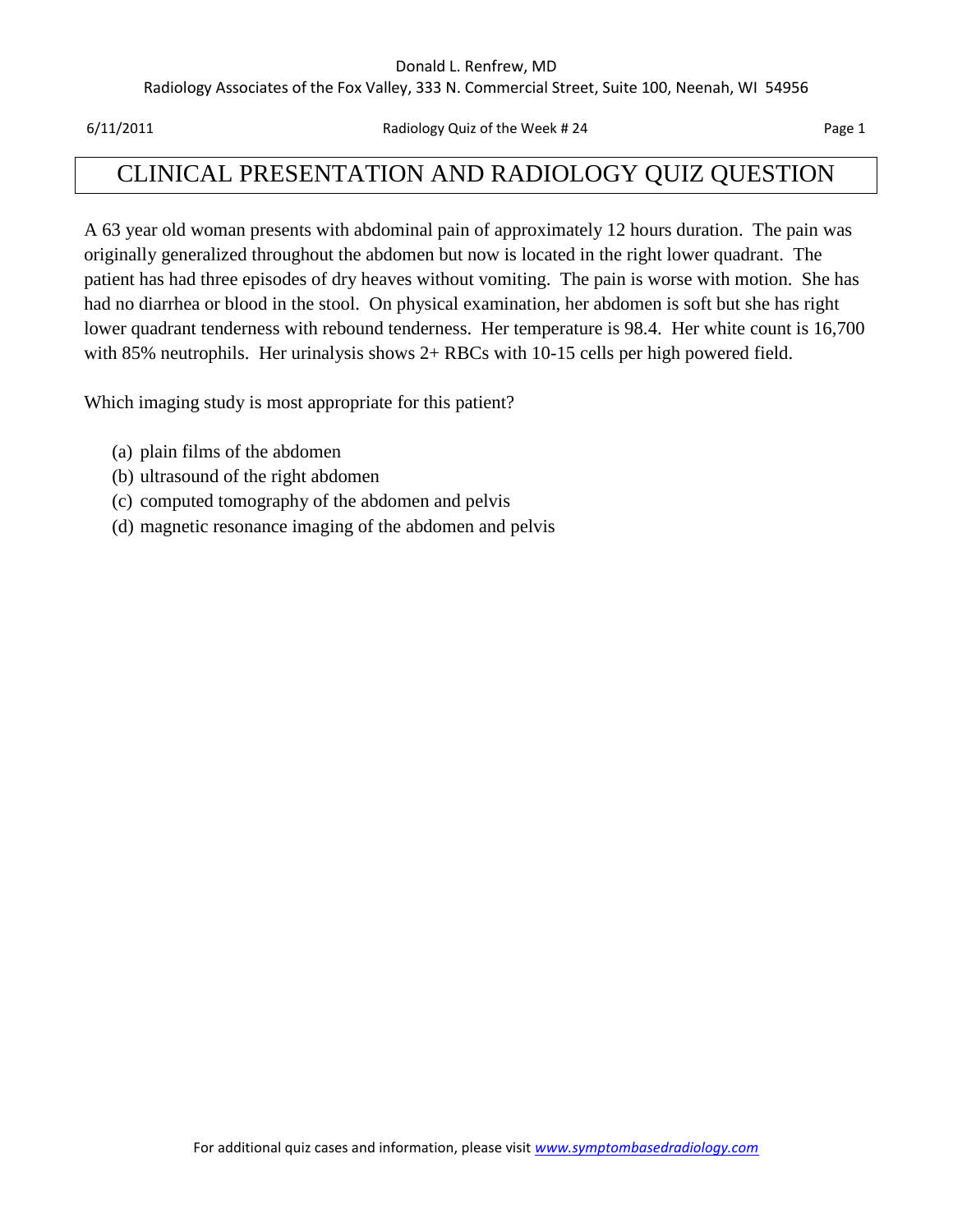### RADIOLOGY QUIZ QUESTION, ANSWER, AND EXPLANATION

A 63 year old woman presents with abdominal pain of approximately 12 hours duration. The pain was originally generalized throughout the abdomen but now is located in the right lower quadrant. The patient has had three episodes of dry heaves without vomiting. The pain is worse with motion. She has had no diarrhea or blood in the stool. On physical examination, her abdomen is soft but she has right lower quadrant tenderness with rebound tenderness. Her temperature is 98.4. Her white count is 16,700 with 85% neurophils. Her urinalysis shows 2+ RBCs with 10-15 cells per high powered field.

Which imaging study is most appropriate for this patient?

- (a) plain films of the abdomen
- (b) ultrasound of the abdomen
- (c) computed tomography of the abdomen and pelvis
- (d) magnetic resonance imaging of the abdomen and pelvis

Answer: (c), computed tomography of the abdomen and pelvis, is the correct answer. CT examination is the study of choice for "abdomen pain plus" where the "plus" represents inflammation (fever, elevated white count, rebound tenderness, peritoneal signs), suspected obstruction (distension with nausea/vomiting), or weight loss.

Plain films of the abdomen are generally of little utility in the evaluation of abdominal pain, with the possible exception of suspected obstruction. Even then, a CT is often done after the plain film has been obtained. This is because in patients with suspected obstruction fluid-filled loops will not show up on the plain film (resulting in a false-negative study). In addition, if findings of obstruction are seen on the plain films, a CT is often requested to evaluate the location and cause of obstruction. Therefore, (a) is incorrect. Ultrasound of the abdomen is the study of choice for suspected biliary colic/right upper quadrant pain, but ultrasound of the abdomen is not nearly as effective in diagnosing causes of abdominal pain originating in the other quadrants, and (b) is incorrect. Magnetic resonance imaging of the abdomen is usually reserved for evaluation of problem patients when ultrasound or CT is nondiagnostic, and (d) is incorrect.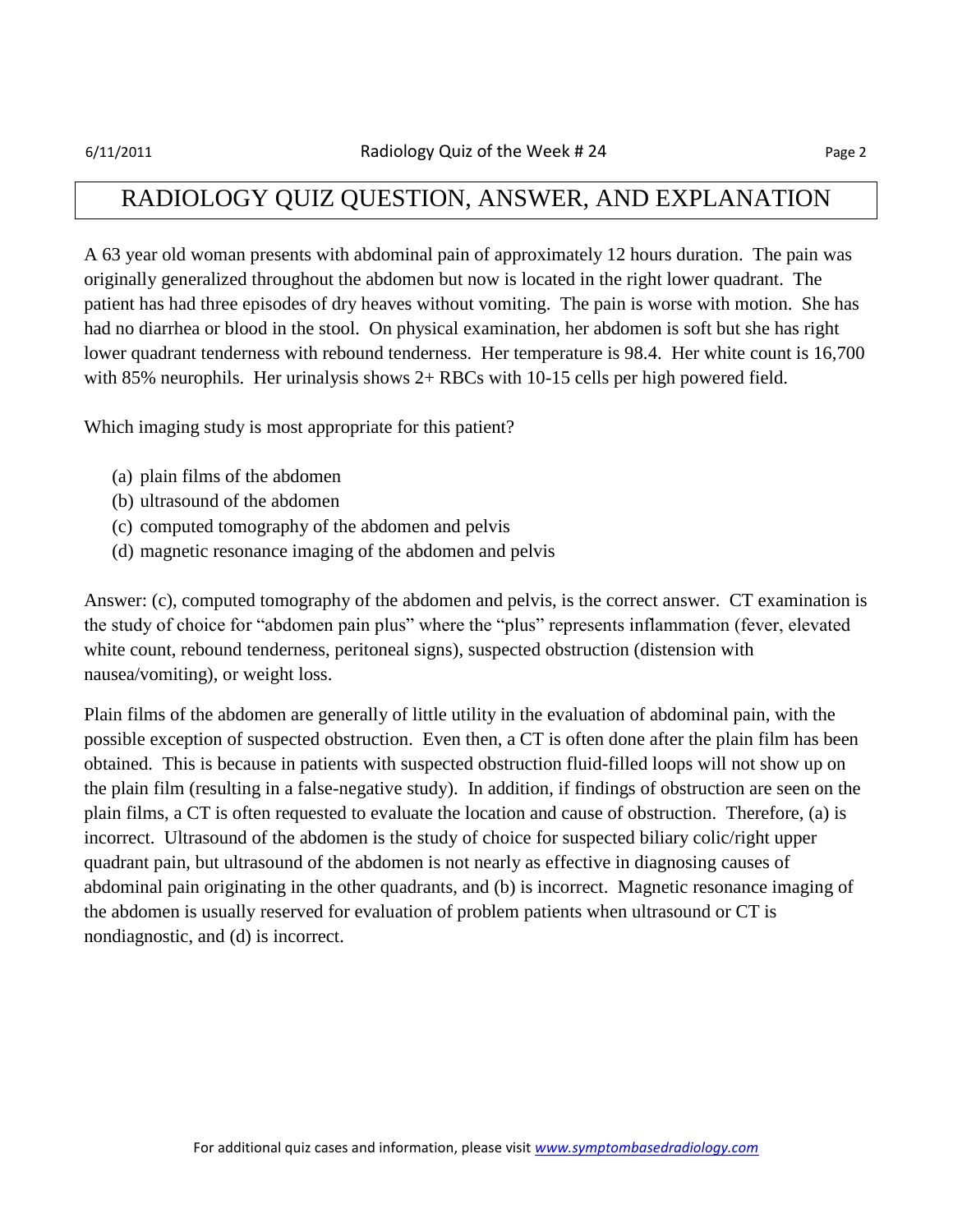# IMAGING STUDY AND QUESTIONS



Imaging questions:

- 1) What type of study is shown in the figure?
- 2) Are there any abnormalities?
- 3) What is the most likely diagnosis?
- 4) What is the next step in management?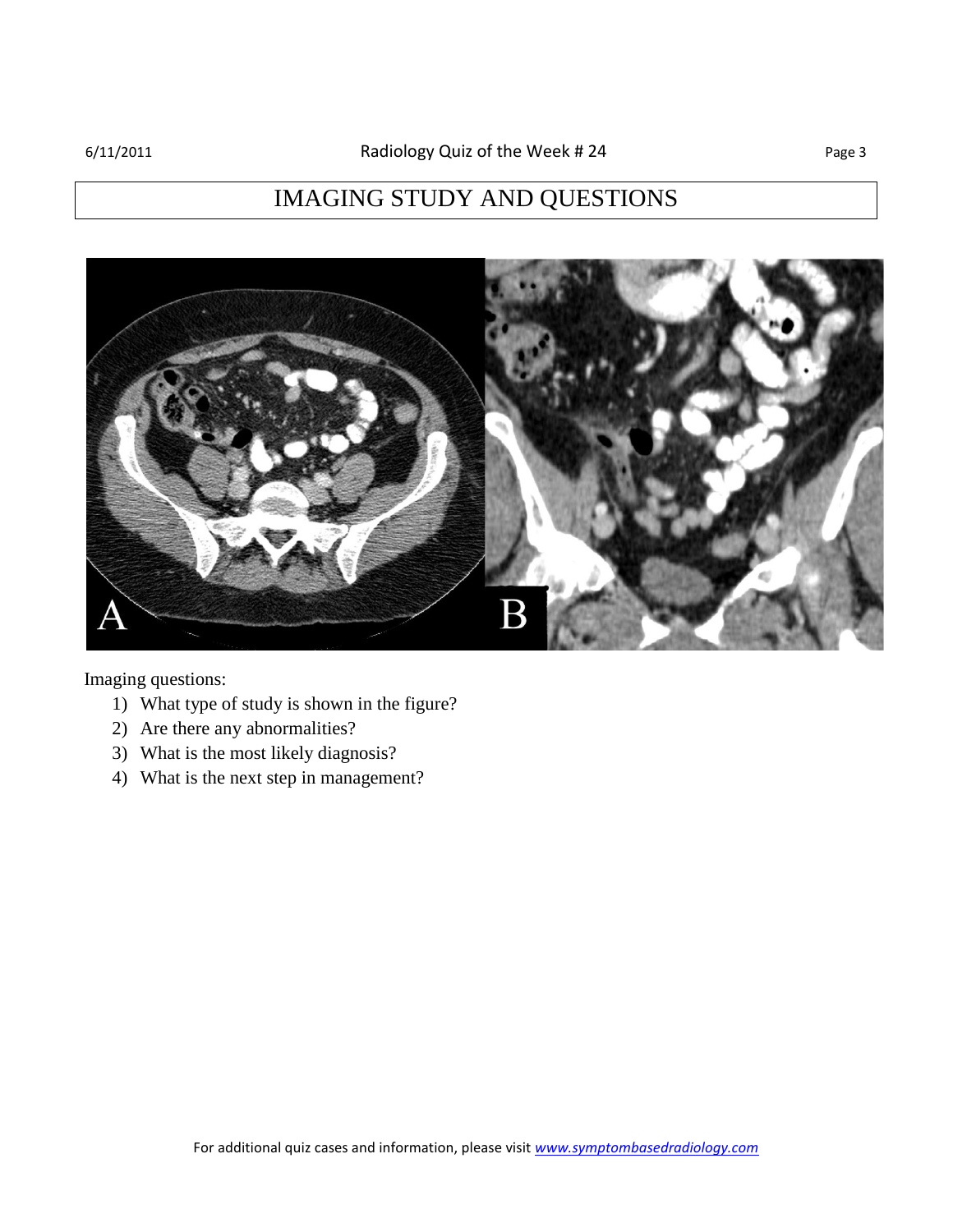## IMAGING STUDY QUESTIONS AND ANSWERS



- 1) What type of study is shown in the figure? Computed tomography (CT) of the abdomen and pelvis, performed with oral and IV contrast material.
- 2) Are there any abnormalities? In A, an axial image, there is an appendicolith at the base of the appendix (arrow). The cecum is to the patient's right (our left) of the appendicolith and the appendix trails off toward the midline. In B, a coronal image, double arrows mark some periappendiceal fat stranding, whereas the appendix itself is between the two single arrows. The anatomy and abnormalities are much easier to see when using a workstation allowing rapid scrolling through a stack of images and/or off-axis reconstructions.
- 3) What is the most likely diagnosis? Appendicitis.
- 4) What is the next step in management? Surgical consultation with expected appendectomy.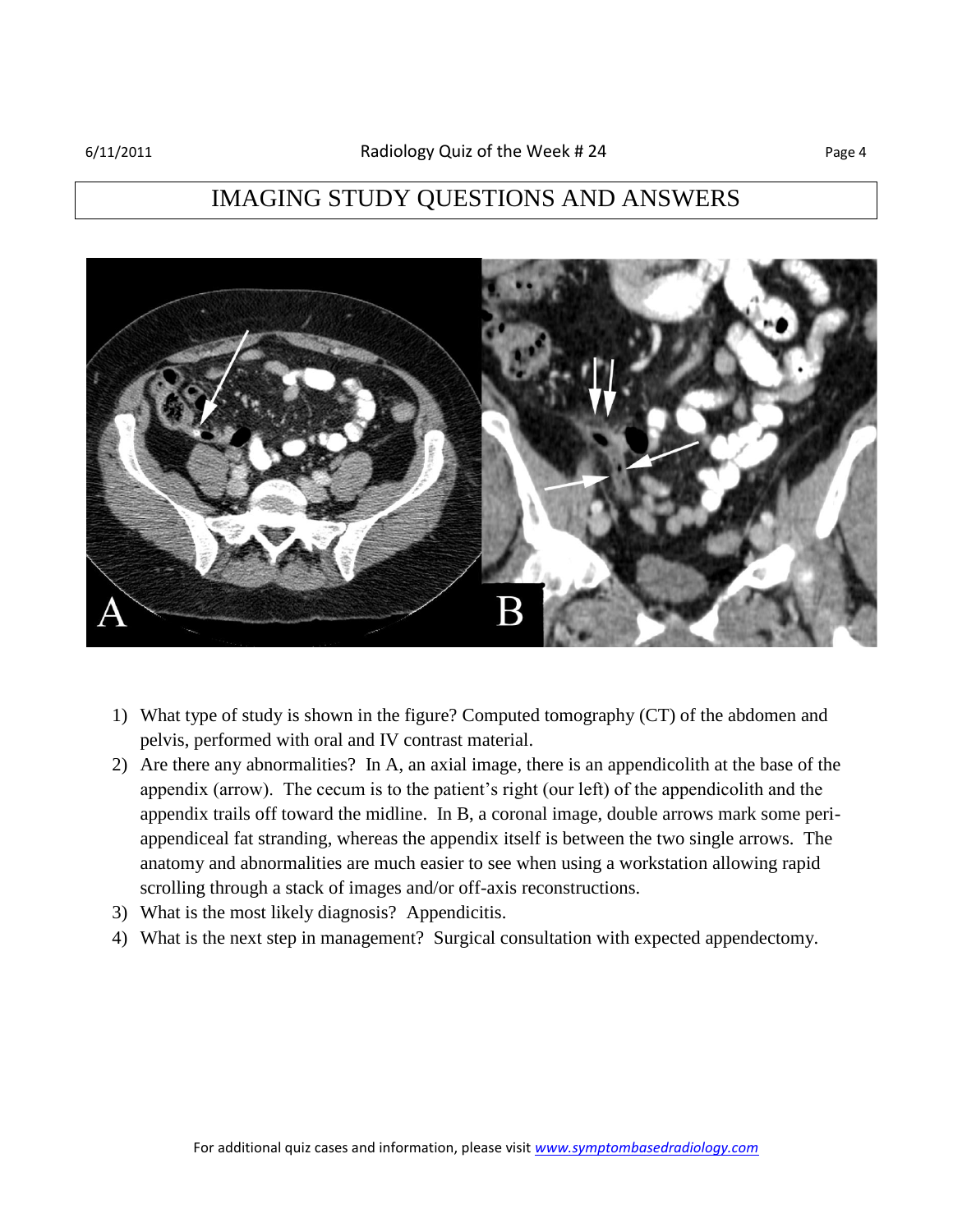### PATIENT DISPOSITION, DIAGNOSIS, AND FOLLOW-UP

The patient was referred to a surgeon who concluded that the patient's symptoms were in all likelihood coming from acute appendicitis. The patient was taken to the operating room where she underwent open appendectomy. The diagnosis by the pathologist was "acute appendicitis with periappendicitis." The patient had a rapid, excellent recovery and had no further right lower quadrant pain.